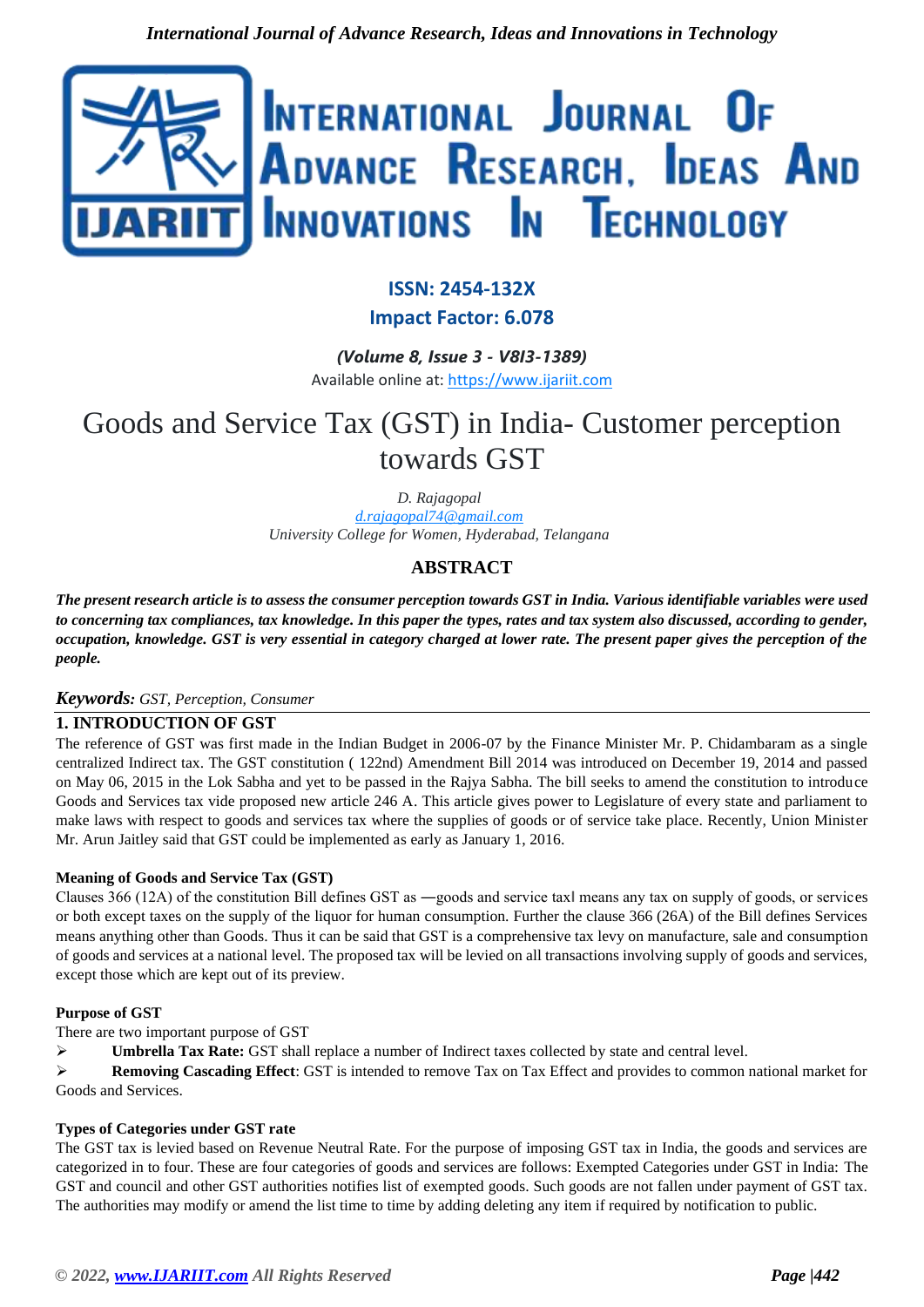#### **GST rates in India at a glance**

Exempted categories: 0 Commonly used Goods and Services: 5% Standard Goods and Services fall under 1st Slab: 12% Standard Goods and Services fall under 2nd Slab: 18% Special category of Goods and Services including Luxury Goods: 28%

#### **Types of Goods and Service Tax in India:**

1) CGST (Central Goods and Service Tax): GST to be levied by the center.

- 2) SGST (State Goods and Service Tax): The GST is to be levied by the states is State GST (SGST)
- 3) IGST (Integrated Goods and Service Tax): Integrated GST will be levied by the center and the states concurrently.

#### **2. REVIEW OF LITERATURE**

**Ahamd et al. (2016),** found that the level of awareness of the GST is still not reached a satisfactory level. This is because the study involved only general questions that should be known by the respondents as end users. This cause the respondents gave high negative perception of the impact of implementation of GST. The respondents received less information and promotion of the authorities. Most of the respondents were unclear whether the goods and services are not subject to GST. Furthermore, due to the lack of information on GST, the respondents had a high negative perception. Therefore, the government must convince that GST will not have a lasting impact on the public as particularly convincing end users that no increase in prices of goods and services

**Nishitha Guptha, (2017)** in her study stated that implementation of GST in the Indian framework will lead to commercial benefits which were untouched by the VAT system and would essentially lead to economic development.

**Kawle ,S, P. and Aher, L.,Y.,(2017)** in their research paper highlighted the working of GST in India along with its impact on the Indian economy.

**Nayyar, A. and Singh, (2017)** in their study cited that introduction of GST is a major breakthrough in the Indian economy. It will help in redefining the Indian Tax Structure by being more transparent and corruption free.

**Abda, S, (2017)** in his research paper concentrated on the objectives, purpose and benefits of GST to our economy and how it will help in strengthening it.

**B, MitraPriya, (2017)** stated GST as a Game changer in Indian Economy. The paper showed that GST reduced complexity of various taxes and also removed cascading effect. Tax structure shown in paper in which various tax rates included. Impact on Tax incidence included various sectors such as Telecom, E- Commerce, Automobile, real estate, banking and consumer goods. Impact on input tax credit showed that there would be availability of cross credit utilization in CGST and SGST.

**Bar hate (2018) ,** found that people have no doubt whatsoever regarding the proposed benefits of GST irrespective of their business type, legal status of business for the reason being they feel irritated by the present system which appears to be cumbersome. Most respondents believe that GST will bring monetary gains to their business and do not anticipate any significant boost in tax compliance costs. Interestingly, respondents expect the spending on tax compliance to go down after GST is implemented. The lack of information coupled with the apathy towards reforms may paralyze the speedy implementation of this system especially in small towns where still not a single orientation programs have been planned and executed till date by competent authorities.

**Poona m (2018),** the biggest problems in Indian tax system like Cascading effect & tax evasion, distortion can be minimized by implementing GST. After amalgamation of local state and central taxes competitiveness of industry, exporter and company will increase. The extra revenue which can be generated from broaden tax base structure can be utilized for the growth of nation.

#### **3. RESEARCH METHODOLOGY**

Research is a systematic and organized source of the material to discover the new things and give new conclusions. Research is an art of scientific investigation. It is the systematic way to solve the problem. Basically, it the procedure to conduct the research work explaining and predicting phenomenon.

#### **Research Problem**

Very few research has been done with regard to GST. It is an attempt to find the significance of popular perception regarding the study.

#### **Need of the study**

There is a need to fill the gap which is identified by the researchers in the previous studies. To know he level of understanding the GST and perception towards GST and traders, Taxpayers.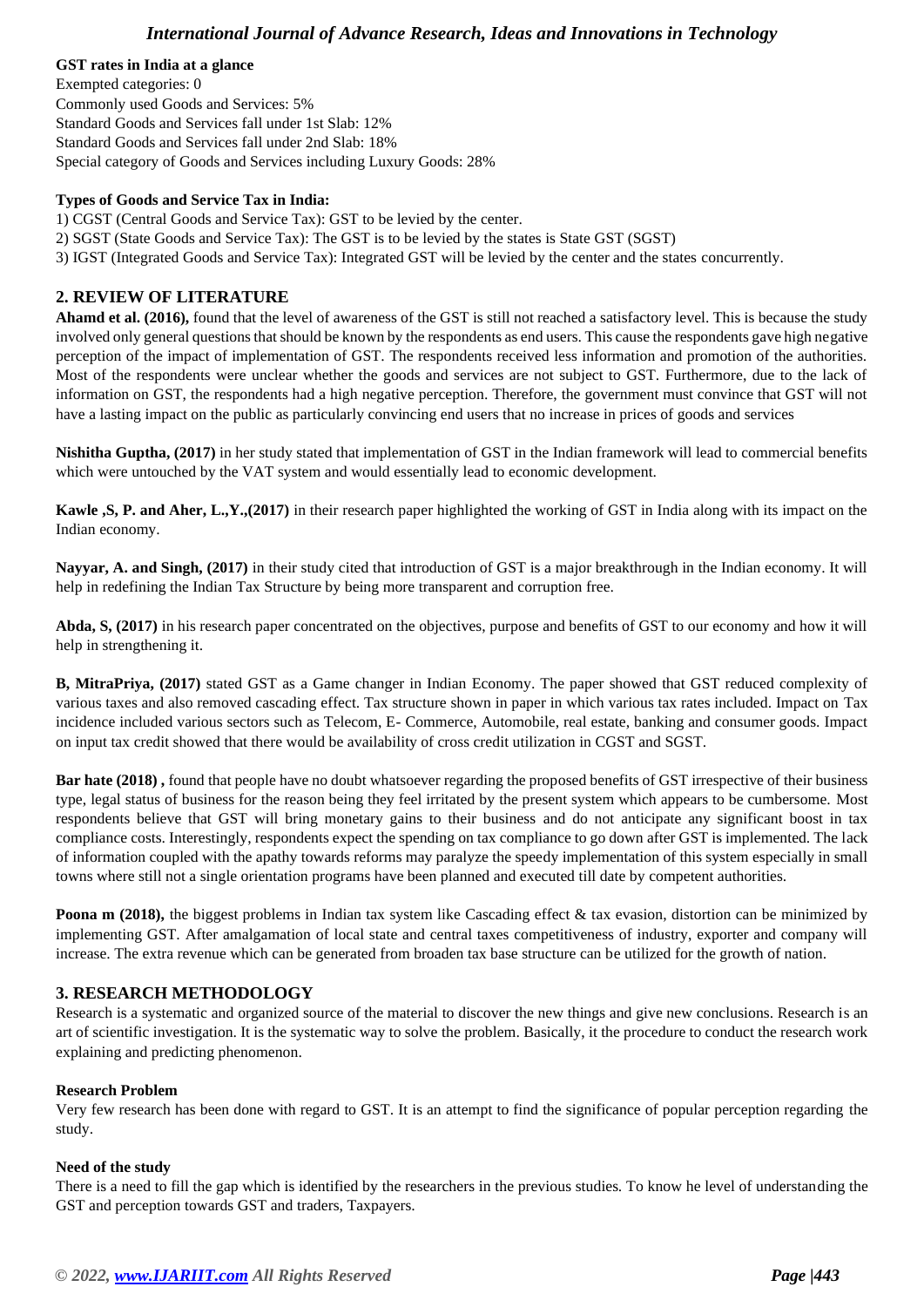#### **Scope of the study**

The attempt is made to know the perception of the consumers and to know the expenditure pattern. The scope of the study is limited to the concerned area of the study which cannot be justified equally with other places.

#### **Objectives of the study**

- ➢ To analyze the consumer perception towards GST.
- $\triangleright$  To find out the views of consumers on implementation under new tax system of GST.

#### **Research plan**

The collection of the data is through self-administration. Personal interview study method was used to collect the data. A structured questionnaire was framed to collect the data.

#### **Sample size**

The sample size of the present research study was 100. Based on Likert scale the data has been collected from the respondents.

#### **Data Collection**

Data was collected with two major sources.

- Primary source
- Secondary source

**Primary source:** The present study was largely based on primary sources which was collected through the structured questionnaire method.

#### **Questionnaire**

The data collected by administrating the structured questions which are framed on 5 point Likert Scale (Agree, Disagree, Neutral, Strongly Agree, and Strongly Disagree).

Questionnaire is formed into two groups Group A and Group B

Group A consists of personal questions like Name, Age, Gender, Qualifications, Marital status, Occupation.

Group B consists of 20 questions based on the objectives of the study.

**Secondary Source:** The data which is already collected by someone else. The data from the secondary source is used in the present study. The sources can be Internet, books, journals, news papers etc.

#### **Tools for analysis**

➢ Mathematical tools Percentage Method ➢ Statistical Tools Arithmetic Method

#### **Mathematical tools**

In the present research study, mathematical tools were used. In this method percentage and simple average has been used to analysis and interpret the data.

#### **Percentage Method**

A percentage frequency distribution gives the observations in the percentage which exist for each data points. It was used to draw specific inferences from the collected data.

#### **The formula used**

A=B/C\*100

A= Percentage Readings B= No. of respondents C= Total no. of respondents

#### **Statistical Tools**

It is the method involved in carrying out the research study in a systematic manner which includes planning, designing, collection of data, analyzing, and drawing conclusions. The following tools are used in this method.

#### **Arithmetic Mean**

This tool is used to find out the average of the consumer perceptions. It is one of the most widely used tool.

#### **Formulae**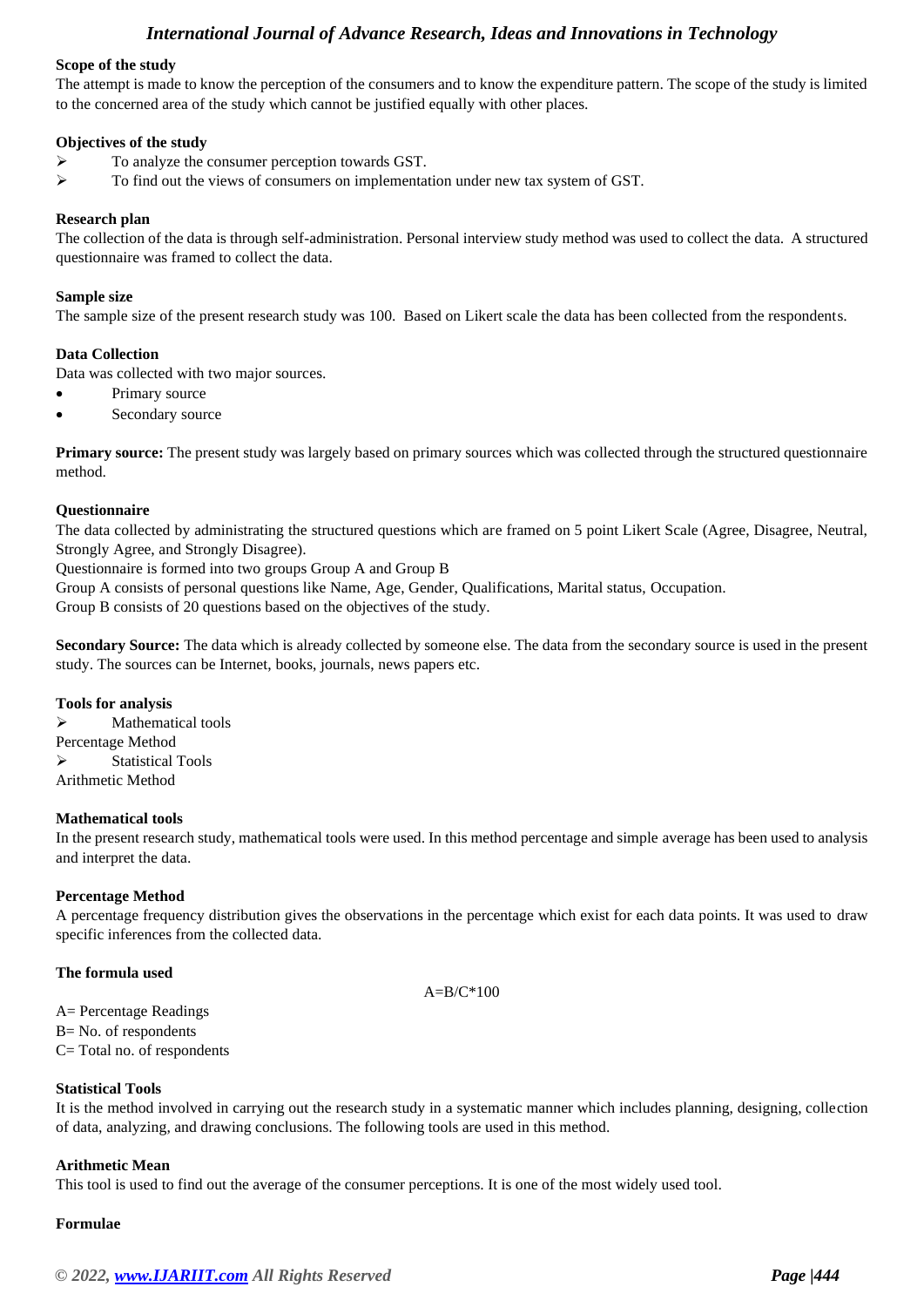X=Xw/w

Xw= Weighted Arithmetic Mean X= Variable values W= Weighted attached to Variable Values.

#### **Limitations of the study**

1. The sample size is very small and cannot be applied to the entire population.

2. GST is newly launched tax system, there are so many complications which are facing by the people.

#### **3. DATA ANALYSIS**

The data collected from different sources to analyze the perception of the consumers towards GST. The analysis of the perception was done based on the collected information according to gender, occupation, etc. the following analysis have done and presented in the tables and charts.

#### **Classification based on Age group**

The classification was made in 3 age groups first is below 25, second is 25-40 age group, last above 40 age group. The following table no 1.1 represents the number of respondents and their percentages.

| S.No | <b>Age Group</b> | <b>No. of Respondents</b> | Percentage $(\% )$ |
|------|------------------|---------------------------|--------------------|
|      | Below 25         | 10                        | 10                 |
|      | $25 - 40$        | 32                        | 32                 |
|      | Above 40         | 58                        | 58                 |
|      |                  |                           |                    |
|      | <b>Total</b>     | 100                       | 100                |

**Table 1.1: Classification based on Age group:**

*Source: Primary*





#### **Interpretation:**

From the table 1.1, it states that the majority of respondents are from age group of above 40, which represents the 58%, were 32 respondents belongs to 25-40 age group which comprise of 32%, and the balance is from below 25 age group with respondents of 10, comprising the same percentage.

#### **Classification based on Marital Status**

The classification was made on marital status. The following table no 1.2 represents the number of respondents and their percentages.

| S.No | <b>Marital Status</b> | <b>No. of Respondents</b> | Percentage $(\% )$ |
|------|-----------------------|---------------------------|--------------------|
|      | Married               |                           | 82                 |
|      | Unmarried             |                           |                    |
|      | <b>Total</b>          | 100                       | 100                |

*Source: Primary*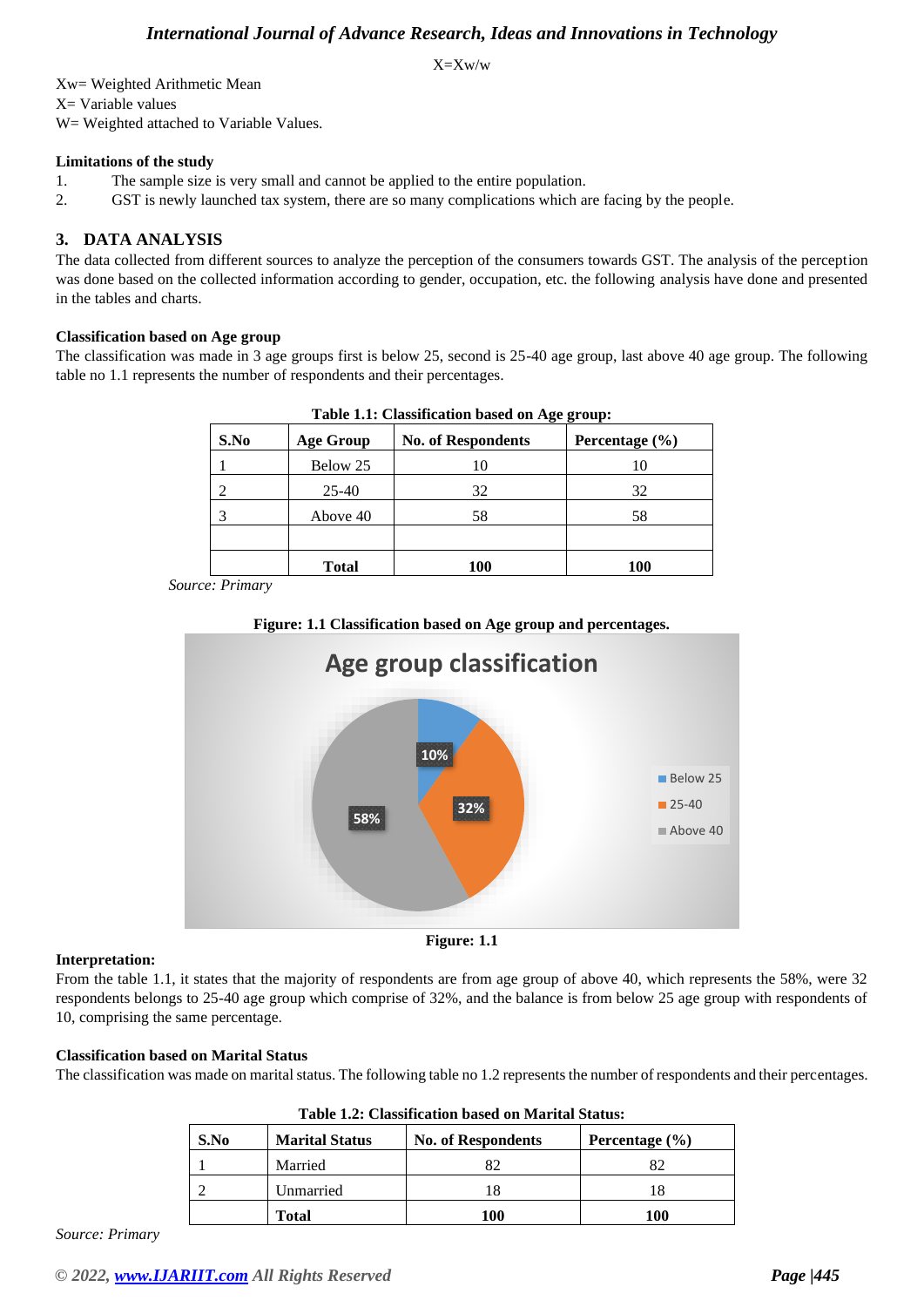

**Figure: 1.2 Classification based on marital status and percentages.**

#### **Interpretation:**

From the table 1.2, it states that the majority of respondents are married with a high percentage of 82 and only 1 % were unmarried respondents.

#### **Classification based on Gender**

The classification was made on gender. The following table no 1.3 represents the number of respondents and their percentages.

| S.No | Gender       | <b>No. of Respondents</b> | Percentage $(\% )$ |
|------|--------------|---------------------------|--------------------|
|      | Male         | 85                        | 85                 |
|      | Female       |                           |                    |
|      | <b>Total</b> | 100                       | 100                |

#### **Table 1.3: Classification based on Gender**

*Source: Primary*

#### **Figure: 1.3 Classification based on gender and percentages.**



#### **Interpretation:**

From the table 1.3, it states that the majority of respondents are male with a high percentage of 85 and only 15 % were female respondents.

#### **Classification based on Occupation**

The classification was made on occupation. The following table no 1.3 represents the number of respondents and their percentages. **Table 1.4: Classification based on occupation:**

| rabic. 1.4 Chashireation based on occupation and percentages. |                    |                           |                |  |  |
|---------------------------------------------------------------|--------------------|---------------------------|----------------|--|--|
| S.No                                                          | <b>Occupation</b>  | <b>No. of Respondents</b> | Percentage (%) |  |  |
|                                                               | <b>Businessman</b> | 60                        | 60             |  |  |
| 2                                                             | Service Providers  | 16                        | 16             |  |  |
| 3                                                             | Professionals      |                           |                |  |  |
|                                                               | Any Customers      | 14                        | 14             |  |  |
|                                                               | <b>Total</b>       | 100                       | 100            |  |  |

|  |  | Table: 1.4 Classification based on occupation and percentages. |
|--|--|----------------------------------------------------------------|
|  |  |                                                                |

*Source: Primary*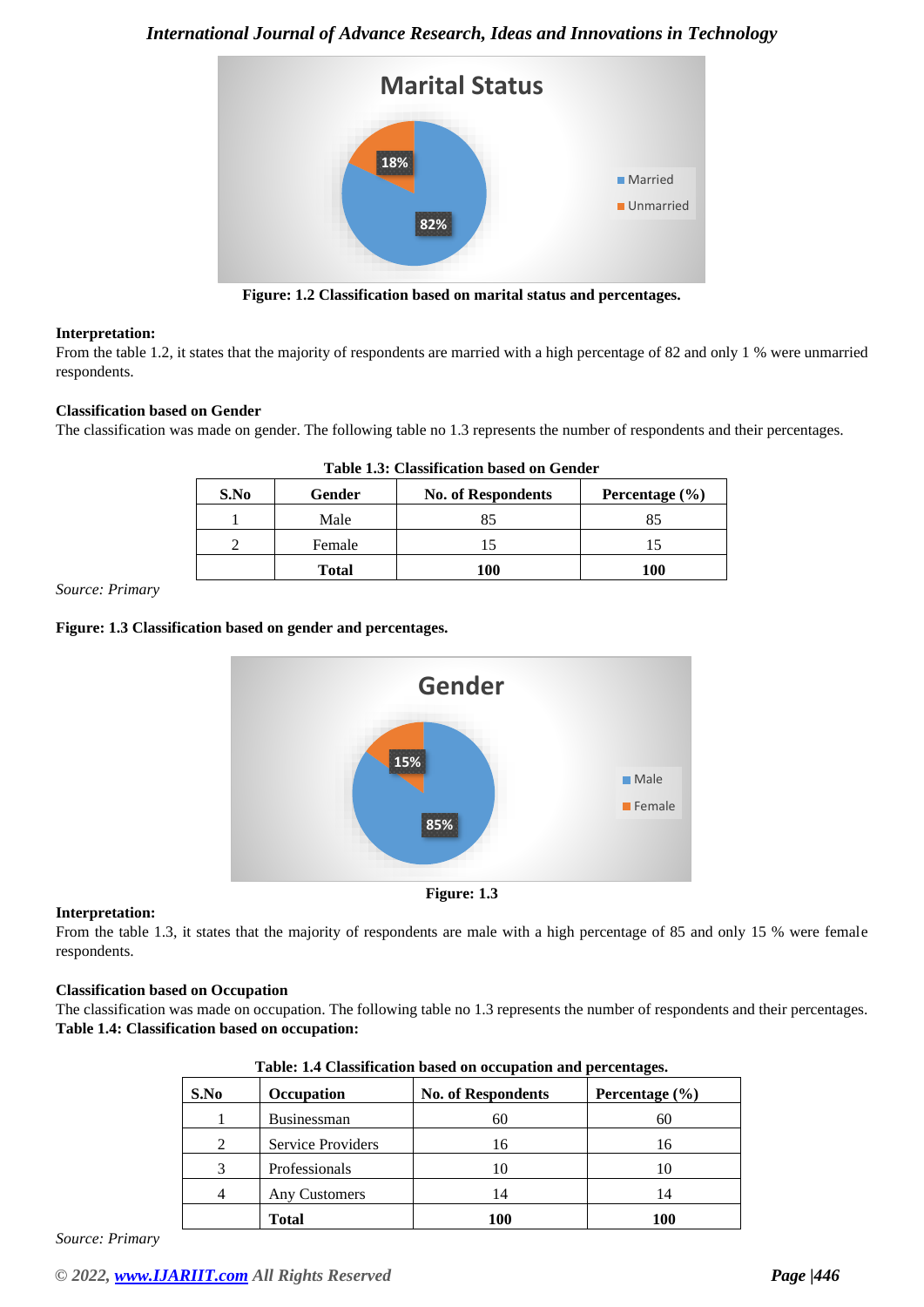#### **Figure: 1.4 Classification based on Occupation and percentages.**



#### **Interpretation:**



From the table 1.4, it states that the majority of respondents are businessman who percentage comprises of 60% and secondly comes with service providers with a percentage of 16 and then the professionals comprises of 10 % and lastly, the customers with 14%.

#### **Classification based on perception of the respondents towards GST**

The classification was made on perception of the respondents towards GST. The following table no 1.5 represents the number of respondents and their percentages. The perception levels are classified into 5 levels (SA= Strongly Agree, A=Agree, N=Neutral, D= Disagree, SD= Strongly Disagree).

|      | GST is a very good reforms in India. |                           |                |  |  |  |
|------|--------------------------------------|---------------------------|----------------|--|--|--|
| S.No | <b>Response</b>                      | <b>No. of Respondents</b> | Percentage (%) |  |  |  |
|      | $SA =$ Strongly Agree                | 37                        | 37             |  |  |  |
| 2    | $A = \text{Agree}$                   | 53                        | 53             |  |  |  |
| 3    | $N =$ Neutral                        | 10                        | 10             |  |  |  |
| 4    | $D = Disagree$                       |                           |                |  |  |  |
| 5    | $SD =$ Strongly Disagree             |                           |                |  |  |  |
|      |                                      | 100                       | 100            |  |  |  |

**Table: 1.5 Classification based on perception of the respondents towards GST and percentages.**

#### *Source: Primary*

#### **Figure: 1.5 Classification based on perception of the respondents towards GST and percentages.**





#### **Interpretation:**

From the table 1.5, it states that the majority of the respondents are in favor the statement. Were 53% agrees the statement, 37% strongly agrees, 10% are neutral and the balance Disagree and strongly disagree are at zero levels.

#### **Classification based on perception of the respondents towards various legal formalities in India.**

The classification was made on perception of the respondents towards various legal formalities in India. The following table no 1.6 represents the number of respondents and their percentages. The perception levels are classified into 5 levels (SA= Strongly Agree, A=Agree, N=Neutral, D= Disagree, SD= Strongly Disagree).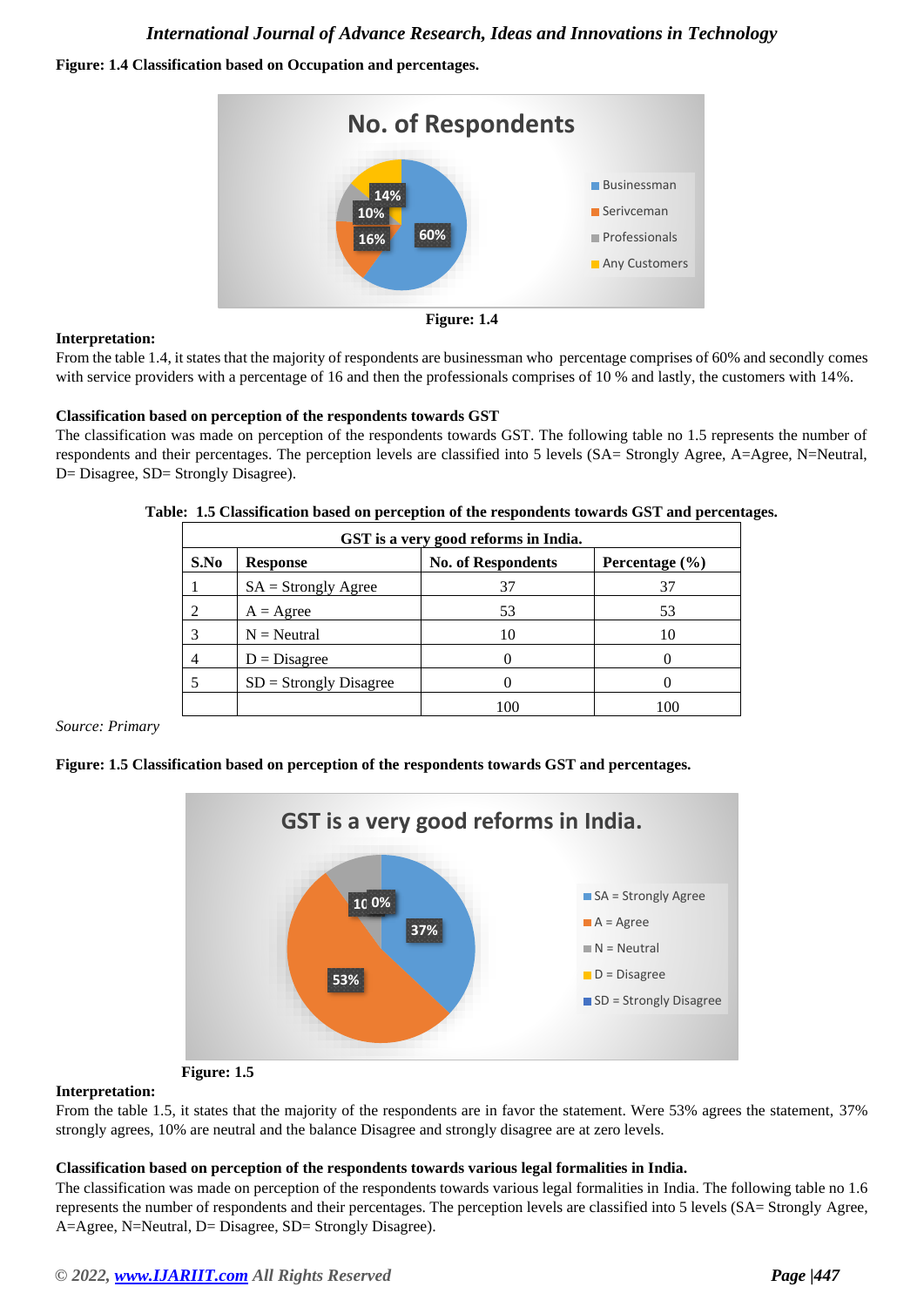|      | percentages.<br>GST has increased the various legal formalities in India. |                           |                    |  |  |
|------|---------------------------------------------------------------------------|---------------------------|--------------------|--|--|
| S.No | <b>Response</b>                                                           | <b>No. of Respondents</b> | Percentage $(\% )$ |  |  |
|      | $SA =$ Strongly Agree                                                     | 20                        | 20                 |  |  |
|      | $A = \text{Agree}$                                                        | 68                        | 68                 |  |  |
|      | $N =$ Neutral                                                             |                           |                    |  |  |
| 4    | $D = Disagree$                                                            |                           |                    |  |  |
|      | $SD =$ Strongly Disagree                                                  |                           |                    |  |  |
|      |                                                                           | 100                       | 100                |  |  |

**Table: 1.6 Classification based on perception of the respondents towards various legal formalities in India and percentages.**

*Source: Primary*





**Figure: 1.6**

#### **Interpretation:**

From the table 1.6, it states that the majority of the respondents are in favor the statement. Were 68% agrees the statement, 20% strongly agrees, 11% are neutral and the balance Disagree is with 1% and strongly disagree are at zero levels.

#### **Classification based on perception of the respondents towards Tax burden on common man.**

The classification was made on perception of the respondents towards Tax burden on common man. The following table no 1.7 represents the number of respondents and their percentages. The perception levels are classified into 5 levels (SA= Strongly Agree, A=Agree, N=Neutral, D= Disagree, SD= Strongly Disagree).

|  |  | Table: 1.7 Classification based on perception of the respondents towards Tax burden on common man and percentages. |  |  |  |  |  |  |  |  |  |
|--|--|--------------------------------------------------------------------------------------------------------------------|--|--|--|--|--|--|--|--|--|
|--|--|--------------------------------------------------------------------------------------------------------------------|--|--|--|--|--|--|--|--|--|

|      | GST has increased the tax burden on common man |                           |                |  |  |  |
|------|------------------------------------------------|---------------------------|----------------|--|--|--|
| S.No | <b>Response</b>                                | <b>No. of Respondents</b> | Percentage (%) |  |  |  |
|      | $SA =$ Strongly Agree                          | 23                        | 23             |  |  |  |
| 2    | $A = \text{Agree}$                             | 66                        | 66             |  |  |  |
| 3    | $N =$ Neutral                                  |                           |                |  |  |  |
| 4    | $D = Disagree$                                 |                           |                |  |  |  |
| 5    | $SD =$ Strongly Disagree                       |                           |                |  |  |  |
|      |                                                | 100                       | 100            |  |  |  |

*Source: Primary*

**Figure: 1.7 Classification based on perception of the respondents towards Tax burden on common man and percentages.**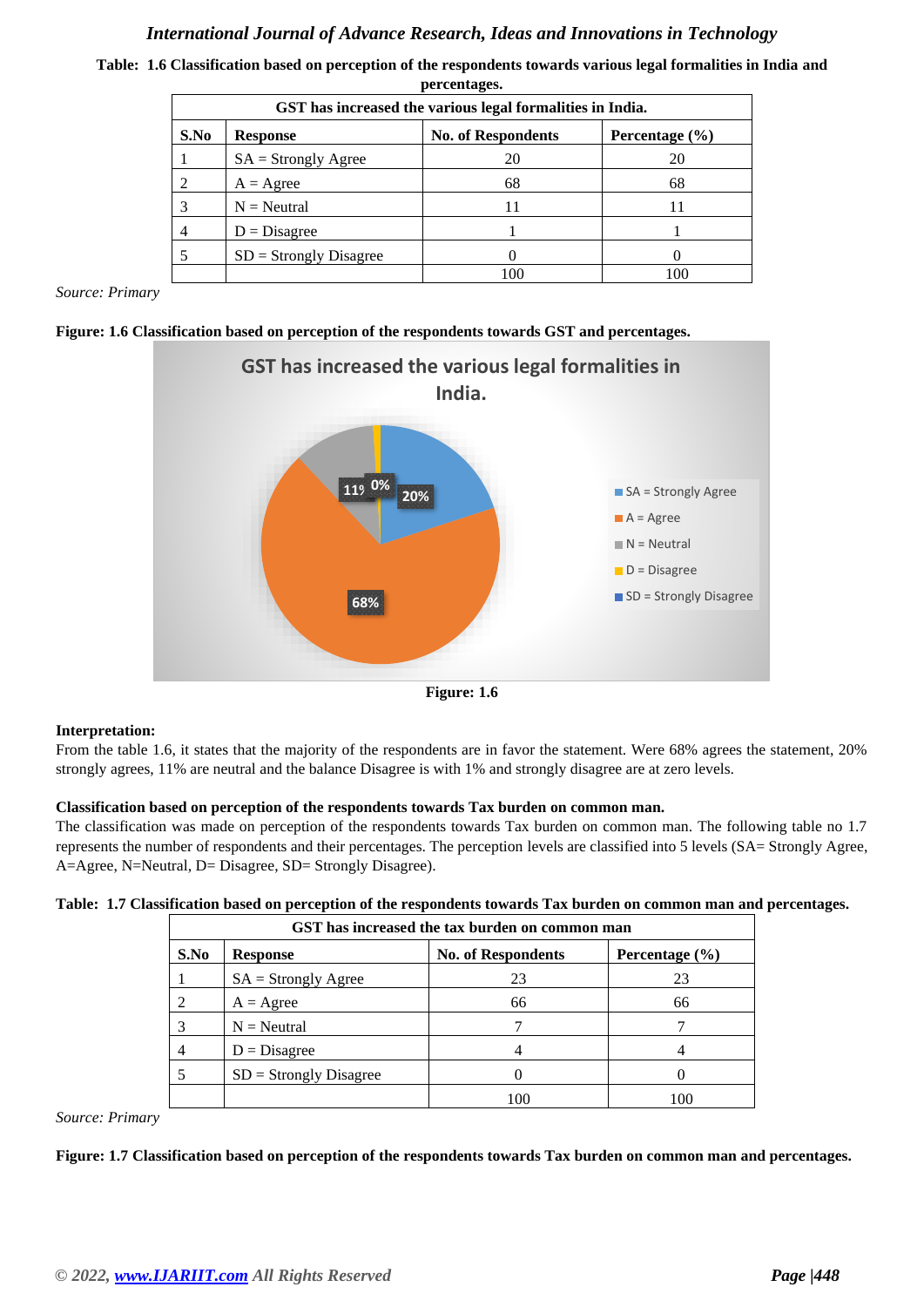



#### **Interpretation:**

From the table 1.7, it states that the majority of the respondents are in favor the statement. Were 66% agrees the statement, 23% strongly agrees, 7% are neutral and the balance Disagree is with 4% and strongly disagree are at zero levels.

#### **Classification based on perception of the respondents towards Government imposition of GST on public without any preparation.**

The classification was made on perception of the respondents towards Government imposition of GST on public without any preparation. The following table no 1.8 represents the number of respondents and their percentages. The perception levels are classified into 5 levels (SA= Strongly Agree, A=Agree, N=Neutral, D= Disagree, SD= Strongly Disagree).

#### **Table: 1.8 Classification based on perception of the respondents towards Government imposition of GST on public without any preparation and percentages.**

| Government imposition of GST on public without any preparation |                          |                           |                    |  |
|----------------------------------------------------------------|--------------------------|---------------------------|--------------------|--|
| S.No                                                           | <b>Response</b>          | <b>No. of Respondents</b> | Percentage $(\% )$ |  |
|                                                                | $SA =$ Strongly Agree    | 50                        | 50                 |  |
| $\mathcal{D}_{\mathcal{L}}$                                    | $A = \text{Agree}$       | 32                        | 32                 |  |
| 3                                                              | $N =$ Neutral            | 18                        | 18                 |  |
| $\overline{4}$                                                 | $D = Disagree$           | 0                         |                    |  |
|                                                                | $SD =$ Strongly Disagree | 0                         |                    |  |
|                                                                |                          | 100                       | 100                |  |

*Source: Primary*

#### **Figure: 1.8 Classification based on perception of the respondents towards Tax burden on common man and percentages.**



#### **Interpretation:**

**Figure: 1.8**

From the table 1.8, it states that the majority of the respondents are in favor the statement. Were 50% strongly agrees, 32% agrees the statement, 18% are neutral and the balance Disagree and strongly disagree are at zero levels.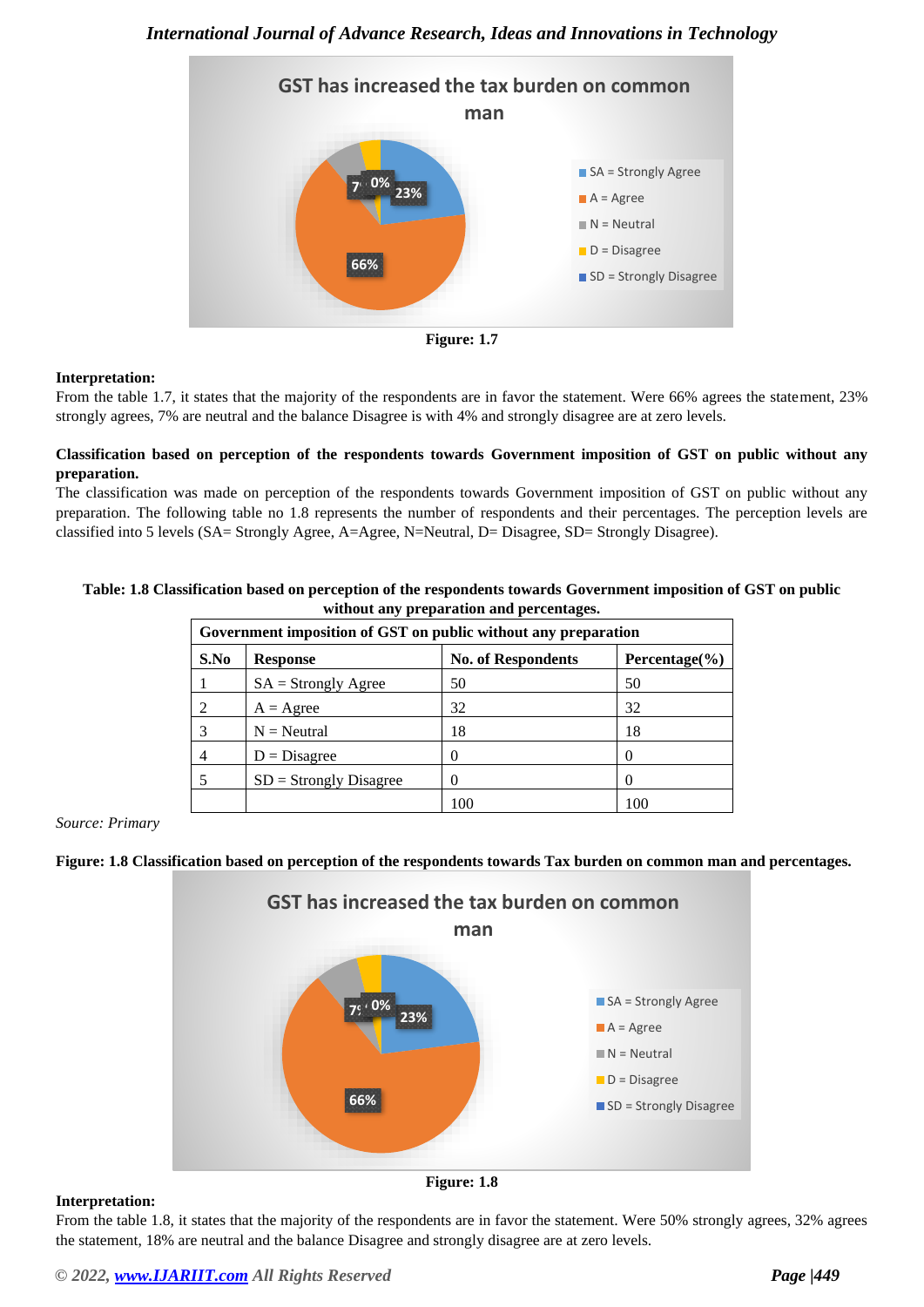#### **Classification based on perception of the respondents towards difficulty in understanding GST.**

The classification was made on perception of the respondents towards difficulty in understanding GST. The following table no 1.9 represents the number of respondents and their percentages. The perception levels are classified into 5 levels (SA= Strongly Agree, A=Agree, N=Neutral, D= Disagree, SD= Strongly Disagree).

| Table: 1.9 Classification based on perception of the respondents towards difficulty in understanding GST and percentages. |  |
|---------------------------------------------------------------------------------------------------------------------------|--|
|---------------------------------------------------------------------------------------------------------------------------|--|

| GST towards difficulty in understanding. |                          |                           |                    |  |  |  |
|------------------------------------------|--------------------------|---------------------------|--------------------|--|--|--|
| S.No                                     | <b>Response</b>          | <b>No. of Respondents</b> | Percentage $(\% )$ |  |  |  |
|                                          | $SA =$ Strongly Agree    | 36                        | 36                 |  |  |  |
| 2                                        | $A = \text{Agree}$       | 49                        | 49                 |  |  |  |
| 3                                        | $N =$ Neutral            | 13                        | 13                 |  |  |  |
| 4                                        | $D = Disagree$           |                           |                    |  |  |  |
| 5                                        | $SD =$ Strongly Disagree |                           |                    |  |  |  |
|                                          |                          | 100                       | 100                |  |  |  |

*Source: Primary*

#### **Figure: 1.9 Classification based on perception of the respondents towards difficulty in understanding GST and percentages.**



**Figure: 1.9**

#### **Interpretation:**

From the table 1.9, it states that the majority of the respondents are in favor the statement. Were 49% agrees the statement, 36% strongly agrees, 13% are neutral and the balance Disagree 2% and strongly disagree are at zero levels.

#### **Classification based on perception of the respondents towards GST increase in Inflation.**

The classification was made on perception of the respondents towards GST increase in Inflation. The following table no 1.10 represents the number of respondents and their percentages. The perception levels are classified into 5 levels (SA= Strongly Agree, A=Agree, N=Neutral, D= Disagree, SD= Strongly Disagree).

|  | Table: 1.10 Classification based on perception of the respondents towards GST increase in Inflation. |  |  |  |  |  |
|--|------------------------------------------------------------------------------------------------------|--|--|--|--|--|
|  |                                                                                                      |  |  |  |  |  |

| GST will increase the inflation in the country                             |                          |     |    |  |  |  |  |
|----------------------------------------------------------------------------|--------------------------|-----|----|--|--|--|--|
| S.No<br><b>No. of Respondents</b><br>Percentage $(\% )$<br><b>Response</b> |                          |     |    |  |  |  |  |
|                                                                            | $SA =$ Strongly Agree    | 28  | 28 |  |  |  |  |
|                                                                            | $A = \text{Agree}$       | 55  | 55 |  |  |  |  |
|                                                                            | $N =$ Neutral            | 16  | 16 |  |  |  |  |
| 4                                                                          | $D = Disagree$           |     |    |  |  |  |  |
|                                                                            | $SD =$ Strongly Disagree |     |    |  |  |  |  |
|                                                                            |                          | 100 |    |  |  |  |  |

*Source: Primary*

**Figure: 1.10 Classification based on perception of the respondents towards GST increase in Inflation and percentages.**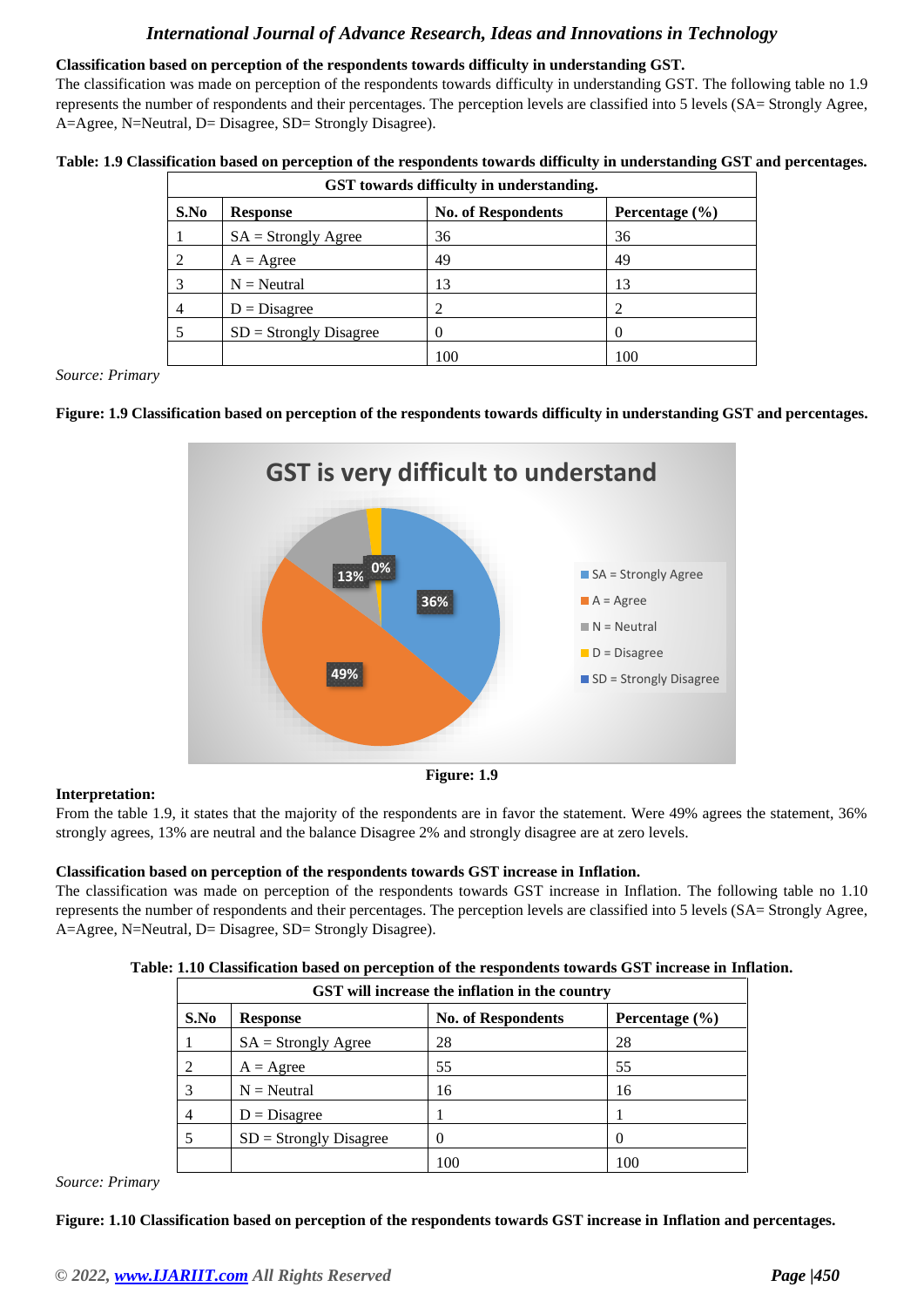



#### **Interpretation:**

From the table 1.10, it states that the majority of the respondents are in favor the statement. Were 55% agrees the statement, 28% strongly agrees, 16% are neutral and the balance Disagree 1% and strongly disagree are at zero levels.

#### **Classification based on perception of the respondents towards GST beneficial in long-run.**

The classification was made on perception of the respondents towards GST beneficial in long-run. The following table no 1.11 represents the number of respondents and their percentages. The perception levels are classified into 5 levels (SA= Strongly Agree, A=Agree, N=Neutral, D= Disagree, SD= Strongly Disagree).

| Table: 1.11 Classification based on perception of the respondents GST beneficial in long-run and percentage. |  |  |
|--------------------------------------------------------------------------------------------------------------|--|--|
|                                                                                                              |  |  |

| GST is beneficial in long term |                          |                           |                    |  |  |  |
|--------------------------------|--------------------------|---------------------------|--------------------|--|--|--|
| S.No                           | <b>Response</b>          | <b>No. of Respondents</b> | Percentage $(\% )$ |  |  |  |
|                                | $SA =$ Strongly Agree    | 24                        | 24                 |  |  |  |
|                                | $A = \text{Agree}$       | 57                        | 57                 |  |  |  |
| 3                              | $N =$ Neutral            | 11                        | 11                 |  |  |  |
|                                | $D = Disagree$           |                           |                    |  |  |  |
|                                | $SD =$ Strongly Disagree |                           |                    |  |  |  |
|                                |                          | 100                       | 100                |  |  |  |

*Source: Primary*

#### **Figure: 1.11 Classification based on perception of the respondents towards GST beneficial in long-run and percentages.**



#### **Interpretation:**

**Figure: 1.11**

From the table 1.11, it states that the majority of the respondents are in favor the statement. Were 57% agrees the statement, 24% strongly agrees, 11% are neutral and the balance Disagree 3% and strongly disagree are at 5%.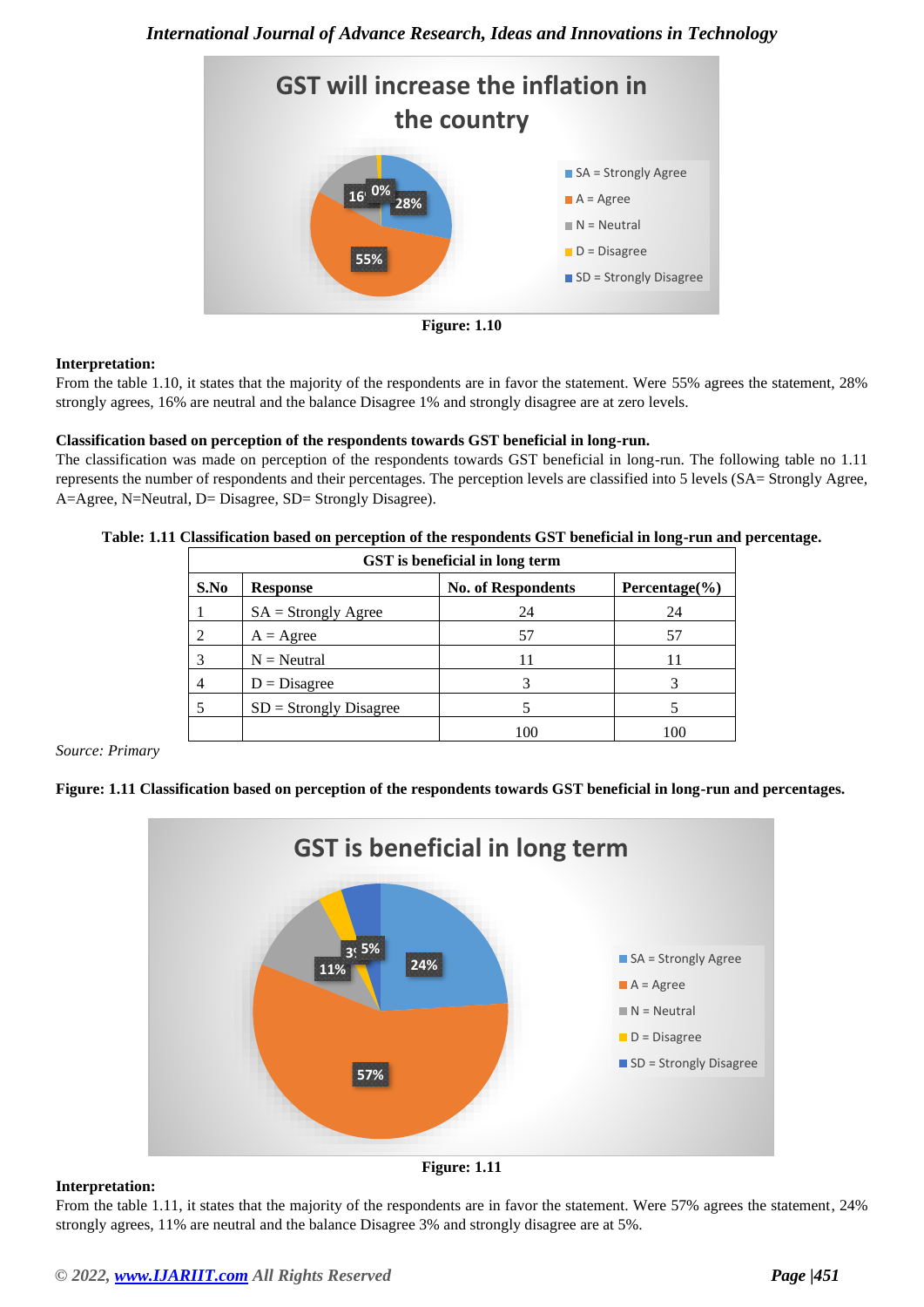**Classification based on perception of the respondents towards GST will increase the tax collection to the Government** The classification was made on perception of the respondents towards GST will increase the tax collection to the Government The following table no 1.12 represents the number of respondents and their percentages. The perception levels are classified into 5 levels (SA= Strongly Agree, A=Agree, N=Neutral, D= Disagree, SD= Strongly Disagree).

#### **Table: 1.12 Classification based on perception of the respondents towards GST will increase the tax collection to the Government.**

| <b>GST</b> will increase the tax collection to the Government |                          |                           |                    |  |  |  |
|---------------------------------------------------------------|--------------------------|---------------------------|--------------------|--|--|--|
| S.No                                                          | <b>Response</b>          | <b>No. of Respondents</b> | Percentage $(\% )$ |  |  |  |
|                                                               | $SA =$ Strongly Agree    | 23                        | 23                 |  |  |  |
| 2                                                             | $A = \text{Agree}$       | 48                        | 48                 |  |  |  |
| 3                                                             | $N =$ Neutral            | 18                        | 18                 |  |  |  |
| 4                                                             | $D = Disagree$           |                           |                    |  |  |  |
| 5                                                             | $SD =$ Strongly Disagree |                           |                    |  |  |  |
|                                                               |                          |                           |                    |  |  |  |

*Source: Primary*





**Figure: 1.12**

#### **Interpretation:**

From the table 1.12, it states that the majority of the respondents are in favor the statement. Were 48% agrees the statement, 23% strongly agrees, 18% are neutral and the balance Disagree 7% and strongly disagree are at 4%.

#### **Classification based on perception of the respondents towards GST will affecting small business badly.**

The classification was made on perception of the respondents towards GST will affecting small business badly. The following table no 1.13 represents the number of respondents and their percentages. The perception levels are classified into 5 levels (SA= Strongly Agree, A=Agree, N=Neutral, D= Disagree, SD= Strongly Disagree).

#### **Table: 1.13 Classification based on perception of the respondents towards GST will affecting small business badly and their percentages.**

| uitu pertumages.<br>GST will affecting small business badly                |                          |     |     |  |  |  |  |  |
|----------------------------------------------------------------------------|--------------------------|-----|-----|--|--|--|--|--|
| S.No<br><b>No. of Respondents</b><br>Percentage $(\% )$<br><b>Response</b> |                          |     |     |  |  |  |  |  |
|                                                                            | $SA =$ Strongly Agree    | 36  | 36  |  |  |  |  |  |
|                                                                            | $A = \text{Agree}$       | 47  | 47  |  |  |  |  |  |
| 3                                                                          | $N =$ Neutral            | 15  | 15  |  |  |  |  |  |
| 4                                                                          | $D = Disagree$           |     |     |  |  |  |  |  |
|                                                                            | $SD =$ Strongly Disagree |     |     |  |  |  |  |  |
|                                                                            |                          | 100 | 100 |  |  |  |  |  |

*Source: Primary*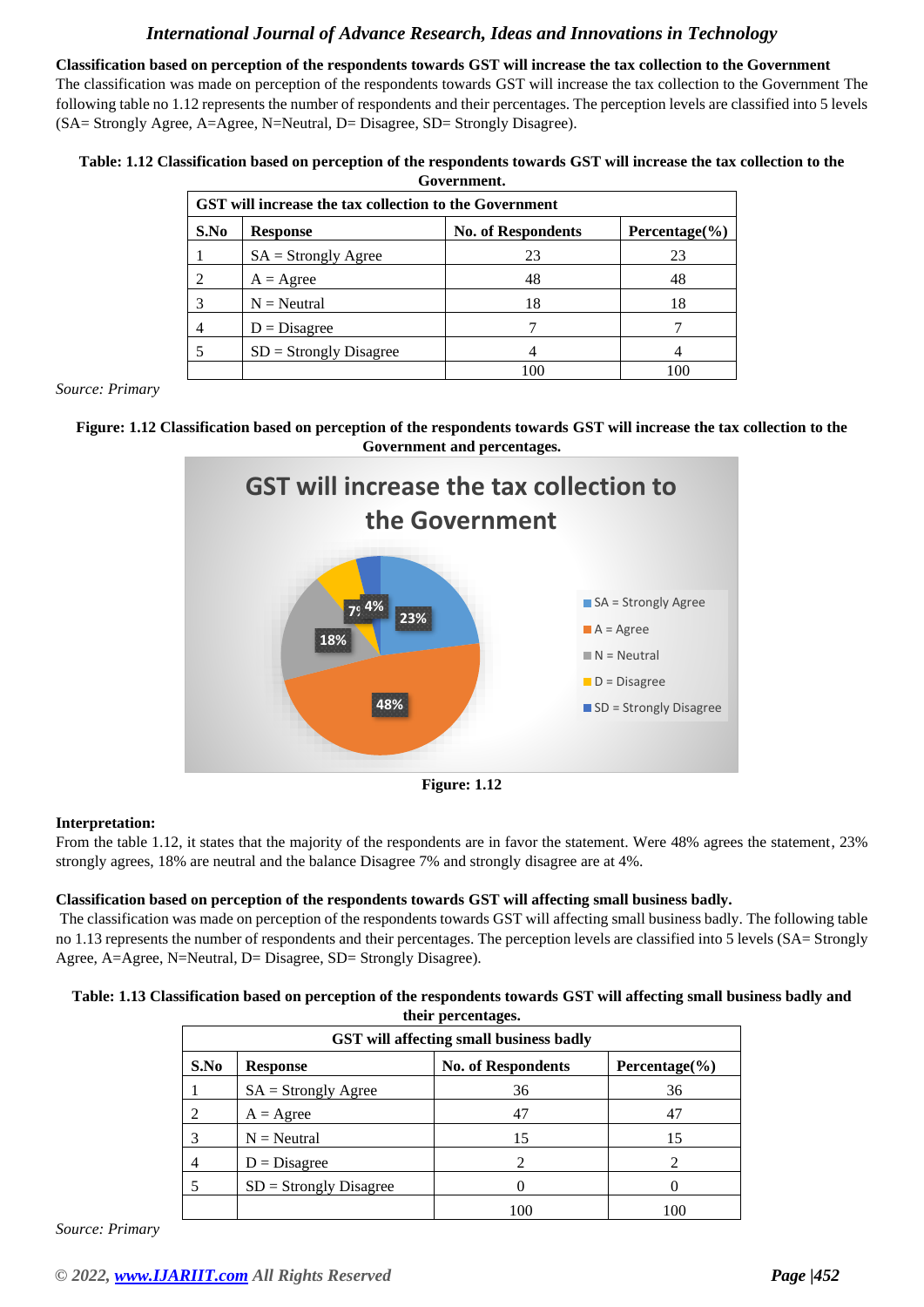**Figure: 1.13 Classification based on perception of the respondents towards GST will affecting small business badly and percentages.**



#### **Interpretation:**

From the table 1.13, it states that the majority of the respondents are in favor the statement. Were 47% agrees the statement, 36% strongly agrees, 15% are neutral and the balance Disagree 2% and strongly disagree are at zero level.

#### **Classification based on perception of the respondents towards impact of GST on customer purchasing power.**

The classification was made on perception towards impact of GST on customer purchasing power effectively. The following table no 1.14 represents the number of respondents and their percentages. The perception levels are classified into 5 levels (SA= Strongly Agree, A=Agree, N=Neutral, D= Disagree, SD= Strongly Disagree).

#### **Table: 1.14 Classification based on perception of the respondents towards impact of GST on customer purchasing power and percentages.**

| GST is impacts the customer purchasing power in effectively |                          |                           |                  |  |  |  |
|-------------------------------------------------------------|--------------------------|---------------------------|------------------|--|--|--|
| S.No                                                        | <b>Response</b>          | <b>No. of Respondents</b> | $Percentage(\%)$ |  |  |  |
|                                                             | $SA =$ Strongly Agree    | 31                        | 31               |  |  |  |
| 2                                                           | $A = \text{Agree}$       | 49                        | 49               |  |  |  |
| 3                                                           | $N =$ Neutral            | 20                        | 20               |  |  |  |
| 4                                                           | $D = Disagree$           |                           |                  |  |  |  |
|                                                             | $SD =$ Strongly Disagree |                           |                  |  |  |  |
|                                                             |                          | 100                       | 100              |  |  |  |

*Source: Primary*

#### **Figure: 1.14 Classification based on perception of the respondents towards impact of GST on customer purchasing power and percentages.**





#### **Interpretation:**

From the table 1.14, it states that the majority of the respondents are in favor the statement. Were 49% agrees the statement, 31% strongly agrees, 20% are neutral and the balance Disagree and strongly disagree are at zero level.

**Classification based on perception of the respondents towards GST affects the Indian capital stock market operations.**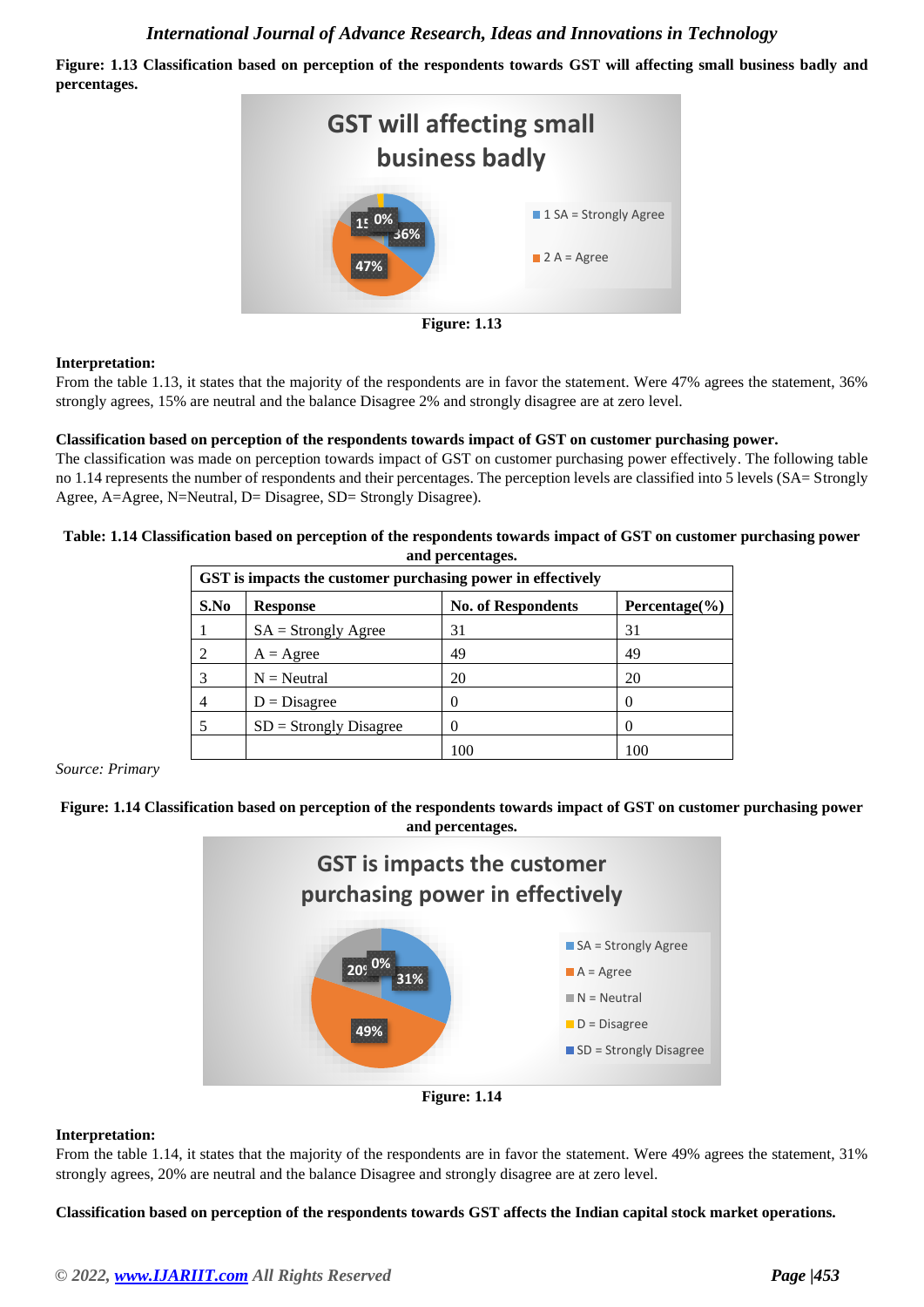The classification was made on perception of the respondents GST affects the Indian capital stock market operations. The following table no 1.15 represents the number of respondents and their percentages. The perception levels are classified into 5 levels (SA= Strongly Agree, A=Agree, N=Neutral, D= Disagree, SD= Strongly Disagree).

| Table: 1.15 Classification based on perception of the respondents towards GST affects the Indian capital stock market |  |
|-----------------------------------------------------------------------------------------------------------------------|--|
| operations and percentages.                                                                                           |  |

| GST affects the Indian capital stock market operations |                          |                           |                    |  |  |  |
|--------------------------------------------------------|--------------------------|---------------------------|--------------------|--|--|--|
| S.No                                                   | <b>Response</b>          | <b>No. of Respondents</b> | Percentage $(\% )$ |  |  |  |
|                                                        | $SA =$ Strongly Agree    | 43                        | 43                 |  |  |  |
| 2                                                      | $A = \text{Agree}$       | 47                        | 47                 |  |  |  |
|                                                        | $N =$ Neutral            | 6                         | 6                  |  |  |  |
| 4                                                      | $D = Disagree$           | 0                         |                    |  |  |  |
|                                                        | $SD =$ Strongly Disagree | 4                         |                    |  |  |  |
|                                                        |                          | 100                       |                    |  |  |  |

*Source: Primary*

#### **Figure: 1.15 Classification based on perception of the respondents towards GST affects the Indian capital stock market operations and percentages.**



#### **Figure: 1.15**

#### **Interpretation:**

From the table 1.15, it states that the majority of the respondents are in favor the statement. Were 47% agrees the statement, 43% strongly agrees, 6% are neutral and the balance Disagree zero level and strongly disagree are at 4%.

#### **Classification based on perception of the respondents towards GST beneficial in long-run.**

The classification was made on perception of the respondents towards GST based on cost of living. The following table no 1.16 represents the number of respondents and their percentages. The perception levels are classified into 5 levels (SA= Strongly Agree, A=Agree, N=Neutral, D= Disagree, SD= Strongly Disagree).

|  | Table: 1.16 Classification based on perception of the respondents towards GST based on cost of living and percentages. |  |  |  |  |  |  |
|--|------------------------------------------------------------------------------------------------------------------------|--|--|--|--|--|--|
|  |                                                                                                                        |  |  |  |  |  |  |

| GST will cause an increase in the cost of living |                          |                           |                    |  |  |  |
|--------------------------------------------------|--------------------------|---------------------------|--------------------|--|--|--|
| S.No                                             | <b>Response</b>          | <b>No. of Respondents</b> | Percentage $(\% )$ |  |  |  |
|                                                  | $SA =$ Strongly Agree    | 31                        | 31                 |  |  |  |
| 2                                                | $A = \text{Agree}$       | 49                        | 49                 |  |  |  |
| 3                                                | $N =$ Neutral            | 17                        | 17                 |  |  |  |
| 4                                                | $D = Disagree$           |                           |                    |  |  |  |
|                                                  | $SD =$ Strongly Disagree |                           |                    |  |  |  |
|                                                  |                          |                           |                    |  |  |  |

*Source: Primary*

**Figure: 1.16 Classification based on perception of the respondents** towards **GST based on cost of living and percentages.**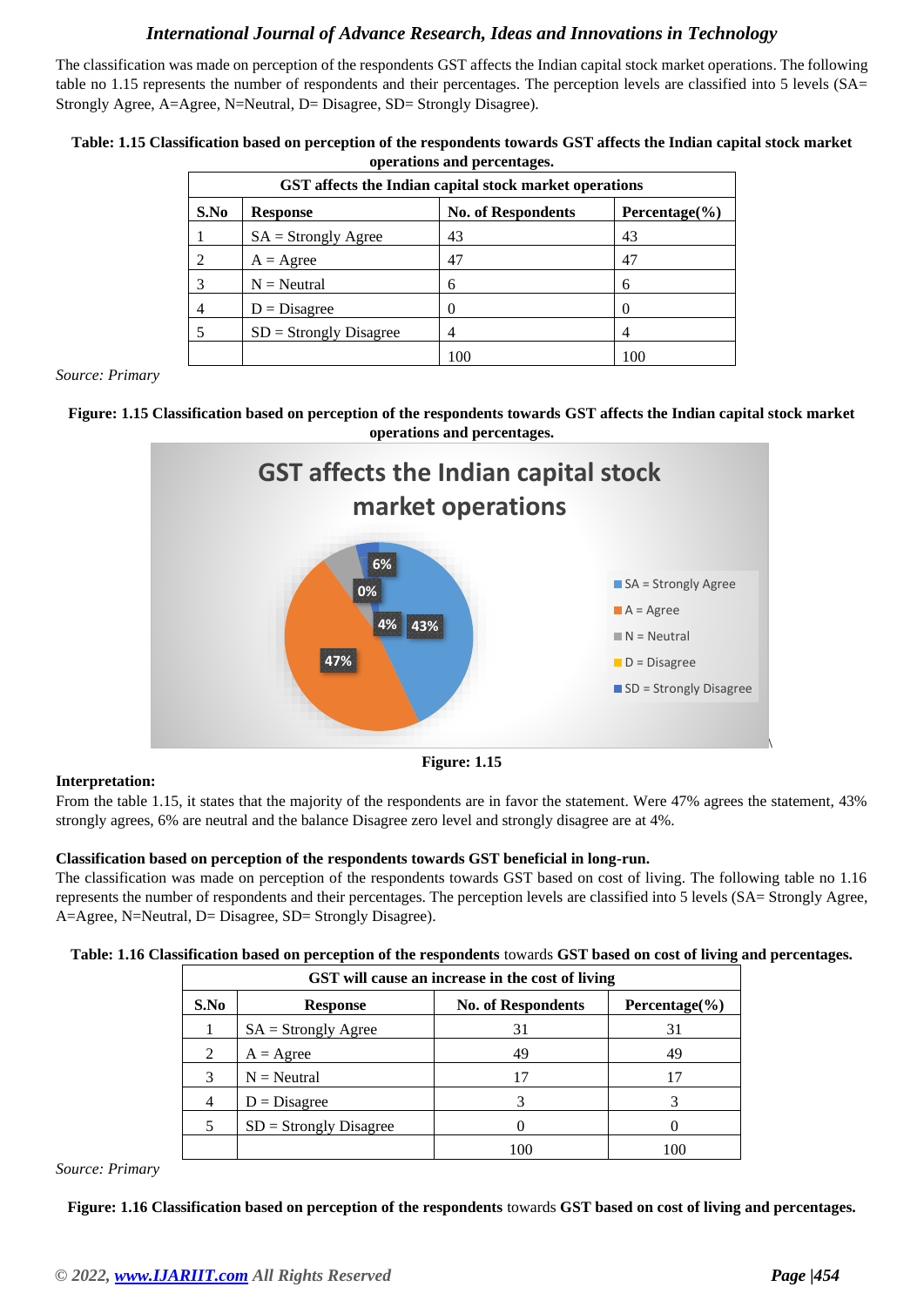

#### **Interpretation:**

**Figure: 1.16**

From the table 1.16, it states that the majority of the respondents are in favor the statement. Were 49% agrees the statement, 31% strongly agrees, 17% are neutral and the balance Disagree 3% and strongly disagree are at zero level.

#### **Classification based on perception of the respondents towards GST on replacing sales and service tax.**

The classification was made on perception of the respondents towards GST on replacing sales and service tax. The following table no 1.17 represents the number of respondents and their percentages. The perception levels are classified into 5 levels (SA= Strongly Agree, A=Agree, N=Neutral, D= Disagree, SD= Strongly Disagree).

| GST is a good method to replace sales and service tax |                          |                           |                    |
|-------------------------------------------------------|--------------------------|---------------------------|--------------------|
| S.No                                                  | <b>Response</b>          | <b>No. of Respondents</b> | Percentage $(\% )$ |
|                                                       | $SA =$ Strongly Agree    | 28                        | 28                 |
|                                                       | $A = \text{Agree}$       | 56                        | 56                 |
|                                                       | $N =$ Neutral            | 13                        | 13                 |
| 4                                                     | $D = Disagree$           |                           |                    |
|                                                       | $SD =$ Strongly Disagree |                           |                    |
|                                                       |                          |                           |                    |

#### **Table: 1.17 Classification based on perception of the respondents towards GST on replacing sales and service tax.**

*Source: Primary*





#### **Interpretation:**

From the table 1.17, it states that the majority of the respondents are in favor the statement. Were 56% agrees the statement, 28% strongly agrees, 13% are neutral and the balance Disagree 3% and strongly disagree are at zero level.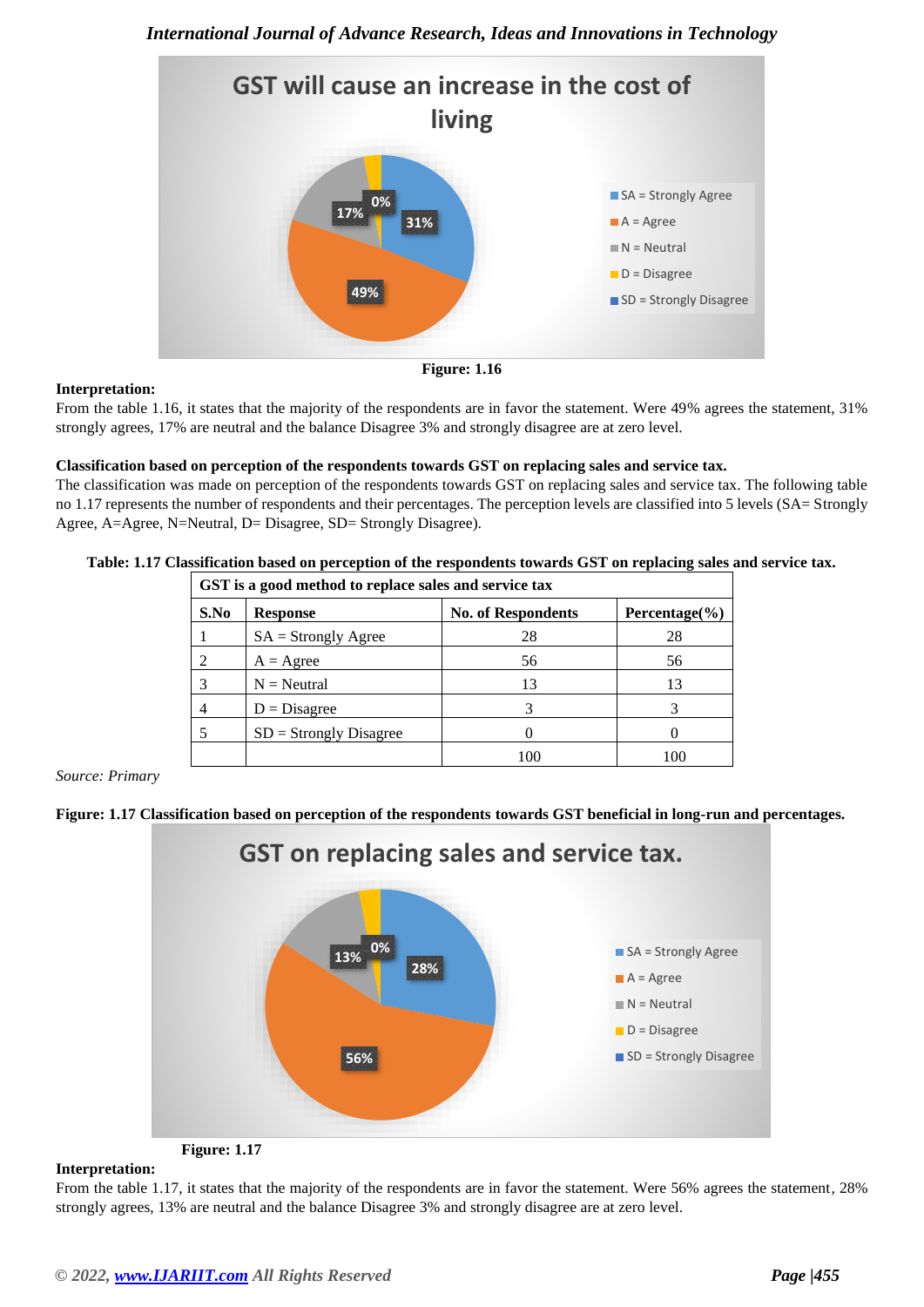#### **Classification based on perception of the respondents towards the implementation of GST will result in the products and services to be more expensive.**

The classification was made on perception of the respondents towards the implementation of GST will result in the products and services to be more expensive. The following table no 1.18 represents the number of respondents and their percentages. The perception levels are classified into 5 levels (SA= Strongly Agree, A=Agree, N=Neutral, D= Disagree, SD= Strongly Disagree).

#### **Table: 1.18 Classification based on perception of the respondents the implementation of GST will result in the products and services to be more expensive and percentages.**

|      | The implementation of GST will result in the products and services to be more<br>expensive. |                           |                    |  |
|------|---------------------------------------------------------------------------------------------|---------------------------|--------------------|--|
| S.No | <b>Response</b>                                                                             | <b>No. of Respondents</b> | Percentage $(\% )$ |  |
|      | $SA =$ Strongly Agree                                                                       | 33                        | 33                 |  |
| 2    | $A = \text{Agree}$                                                                          | 44                        | 44                 |  |
| 3    | $N =$ Neutral                                                                               | 16                        | 16                 |  |
| 4    | $D = Disagree$                                                                              |                           |                    |  |
| 5    | $SD =$ Strongly Disagree                                                                    |                           |                    |  |
|      |                                                                                             | 100                       | 100                |  |

*Source: Primary*





**Figure: 1.18**

#### **Interpretation:**

From the table 1.18, it states that the majority of the respondents are in favor the statement. Were 44% agrees the statement, 33% strongly agrees, 16% are neutral and the balance Disagree 7% and strongly disagree are at zero level.

#### **Classification based on perception of the respondents towards The GST that government to collect revenues to manage economy.**

The classification was made on perception of the respondents towards the GST that government to collect revenues to manage economy. The following table no 1.19 represents the number of respondents and their percentages. The perception levels are classified into 5 levels (SA= Strongly Agree, A=Agree, N=Neutral, D= Disagree, SD= Strongly Disagree).

#### **Table: 1.19 Classification based on perception of the respondents towards the GST that government to collect revenues to manage economy.**

| The GST is way for the government to collect revenues to manage economy |                       |                           |                    |
|-------------------------------------------------------------------------|-----------------------|---------------------------|--------------------|
| S.No                                                                    | <b>Response</b>       | <b>No. of Respondents</b> | Percentage $(\% )$ |
|                                                                         | $SA =$ Strongly Agree | 23                        | 23                 |
|                                                                         | $A = \text{Agree}$    | 48                        | 48                 |
|                                                                         | $N =$ Neutral         | 18                        | 18                 |
|                                                                         | $D = Disagree$        | 8                         |                    |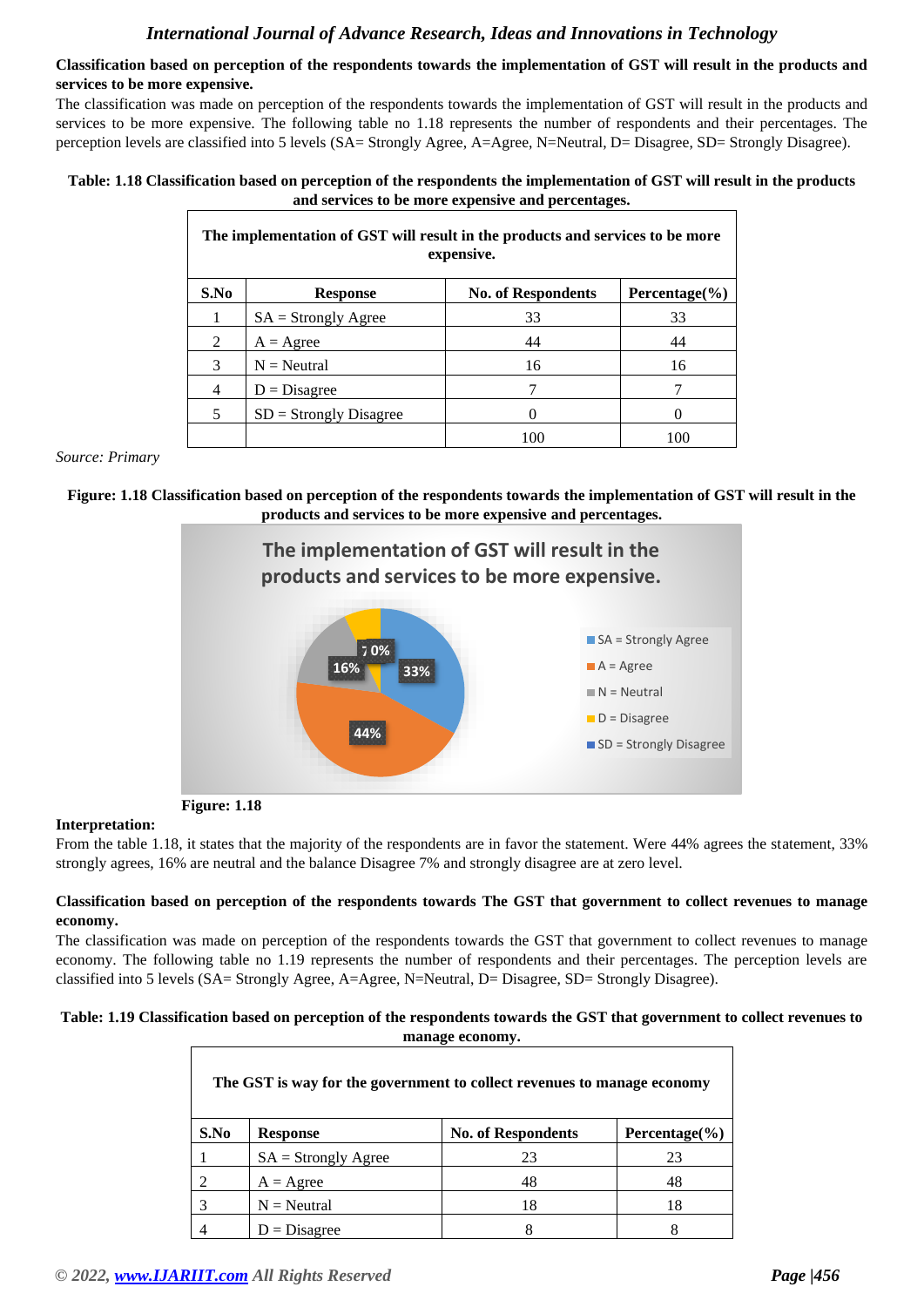| $SD =$ Strongly Disagree |     |  |
|--------------------------|-----|--|
|                          | 100 |  |

*Source: Primary*

**Figure: 1.19 Classification based on perception of the respondents towards The GST that government to collect revenues to manage economy and percentages.**



**Figure: 1.19**

#### **Interpretation:**

From the table 1.19, it states that the majority of the respondents are in favor the statement. Were 48% agrees the statement, 23% strongly agrees, 18% are neutral and the balance Disagree 8% and strongly disagree are at 3%.

#### **Classification based on perception of the respondents towards GST which encourages individuals to save part of their income.**

The classification was made on perception of the respondents towards GST which encourages individuals to save part of their income. The following table no 1.20 represents the number of respondents and their percentages. The perception levels are classified into 5 levels (SA= Strongly Agree, A=Agree, N=Neutral, D= Disagree, SD= Strongly Disagree).

**Table 1.20: Classification based on perception of the respondents towards GST which encourages individuals to save part of their income.**

**Table: 1.20 Classification based on perception of the respondents towards GST which encourages individuals to save part of their income and percentages.**

| GST encourages individuals to save part of their income. |                          |                           |                    |
|----------------------------------------------------------|--------------------------|---------------------------|--------------------|
| S.No                                                     | <b>Response</b>          | <b>No. of Respondents</b> | Percentage $(\% )$ |
|                                                          | $SA =$ Strongly Agree    | 26                        | 26                 |
| 2                                                        | $A = \text{Agree}$       | 46                        | 46                 |
| 3                                                        | $N =$ Neutral            | 18                        | 18                 |
| 4                                                        | $D = Disagree$           |                           |                    |
|                                                          | $SD =$ Strongly Disagree |                           |                    |
|                                                          |                          | 10C                       |                    |

*Source: Primary*

**Figure: 1.20 Classification based on perception of the respondents towards GST which encourages individuals to save part of their income and percentages.**